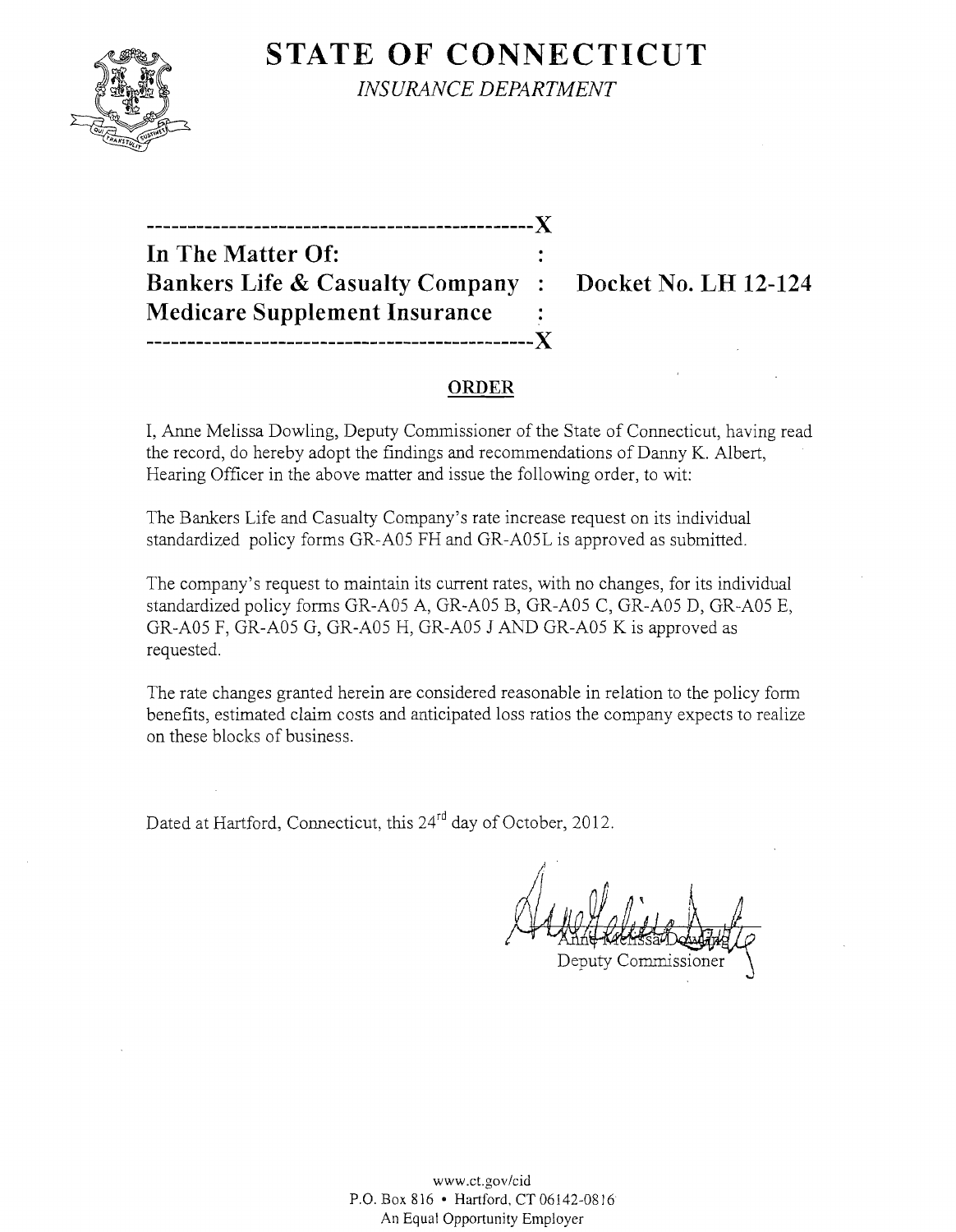# **STATE OF CONNECTICUT**



*INSURANCE DEPARTMENT* 

**-----------------------------------------------)(** 

**In The Matter Of:**  Bankers Life & Casualty Company : Docket No. LH 12-124 **Medicare Supplement Insurance -----------------------------------------------)(** 

# **PROPOSED FINAL DECISION**

# 1. **INTRODUCTION**

The Insurance Commissioner of the State of Connecticut is empowered to review rates charged for individual and group Medicare supplement policies sold to any resident of this State who is eligible for Medicare. The source for this regulatory authority is contained in Chapter 700c and Section 38a-495a of the Connecticut General Statutes.

After due notice a hearing was held at the Insurance Department in Hartford on October 4,2012 to consider whether or not the rate increase requested by Bankers Life and Casualty Company on its individual standardized Medicare supplement business should be approved.

No members from the general public attended the hearing.

No representative from Bankers Life and Casualty Company attended the hearing.

The hearing was conducted in accordance with the requirements of Section 38a-474, Connecticut General Statutes, the Uniform Administrative Procedures Act, Chapter 54 of the Connecticut General Statutes, and the Insurance Department Rules of Practice, Section 38a-8-l et seq. of the Regulations of Connecticut State Agencies.

A Medicare supplement (or Medigap) policy is a private health insurance policy sold on an individual or group basis which provides benefits that are additional to the benefits provided by Medicare. For many years Medicare supplement policies have been highly regulated under both state and federal law to protect the interests of persons eligible for Medicare who depend on these policies to provide additional coverage for the costs of health care.

Effective December 1, 2005, Connecticut amended its program of standardized Medicare supplement policies in accordance with Section 38a-495a of the Connecticut General Statutes, and Sections 38a-495a-l through 38a-495a-2l of the Regulations of Connecticut Agencies. This program, which conforms to federal requirements, provides that all insurers offering Medicare supplement policies for sale in the state must offer the basic "core" package of benefits known as Plan A. Insurers may also offer anyone or more of eleven other plans (Plans B through L).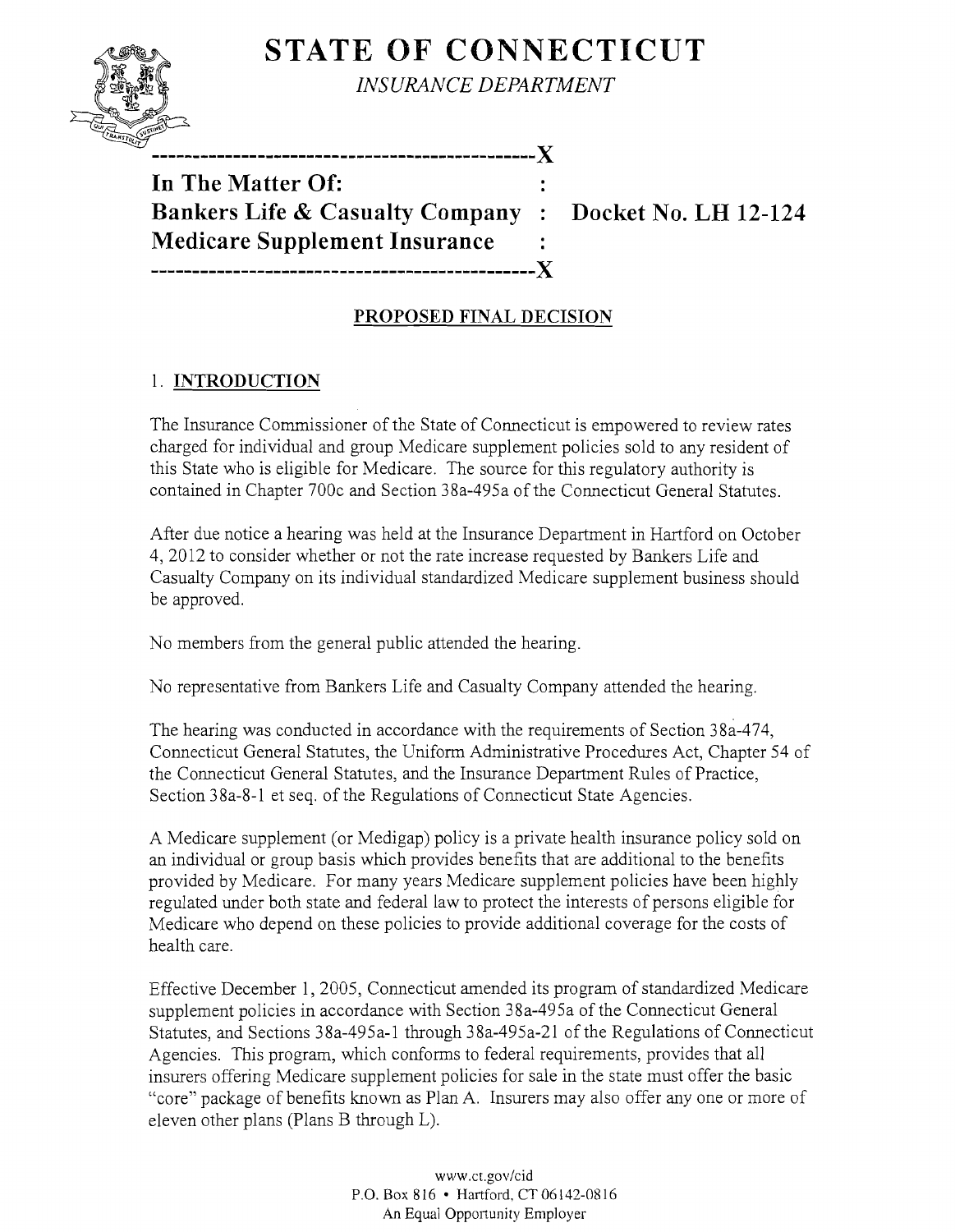Effective January 1,2006, in accordance with Section 38a-495c of the Connecticut General Statutes (as amended by Public Act 05-20) premiums for all Medicare supplement policies in the state must use community rating. Rates for Plans A through L must be computed without regard to age, gender, previous claims history or the medical condition of any person covered by a Medicare supplement policy or certificate.

The statute provides that coverage under Plan A through L may not be denied on the basis of age, gender, previous claims history or the medical condition of any covered person. Insurers may exclude benefits for losses incurred within six months from the effective date of coverage based on a pre-existing condition.

Effective October 1, 1998, carriers that offer Plan B or Plan C must make these plans as well as Plan A, available to all persons eligible for Medicare by reason of disability.

Insurers must also make the necessary arrangements to receive notice of all claims paid by Medicare for their insureds so that supplemental benefits can be computed and paid without requiring insureds to file claim forms for such benefits. This process of direct notice and automatic claims payment is commonly referred to as "piggybacking" or "crossover".

Sections 38a-495 and 38a-522 of the Connecticut General Statutes, and Section 38a-495a-10 of the Regulations of Connecticut Agencies, state that individual and group Medicare supplement policies must have anticipated loss ratios of 65% and 75%, respectively. Under Sections 38a-495-7 and 38a-495a-10 ofthe Regulations of Connecticut Agencies, filings for rate increases must demonstrate that actual and expected losses in relation to premiums meet these standards, and anticipated loss ratios for the entire future period for which the requested premiums are calculated to provide coverage must be expected to equal or exceed the appropriate loss ratio standard.

Section 38a-473 of the Connecticut General Statutes provides that no insurer may incorporate in its rates for Medicare supplement policies factors for expenses that exceed 150% of the average expense ratio for that insurer's entire written premium for all lines of health insurance for the previous calendar year.

### II. **FINDING OF FACT**

1. Bankers Life and Casualty submitted rate increase proposals for the following Medicare supplement policy forms:

Individual Standardized Policy Forms GR-A05A through GR-A05L

- 2. The proposed rates for these policy forms are expected to satisfy the Connecticut regulatory loss ratio requirement of 65%.
- 3. The proposed rates are intended to be effective through year-end 2013.
- 4. Bankers certified that their expense factors are in compliance with Section 38a-473, C.G.S.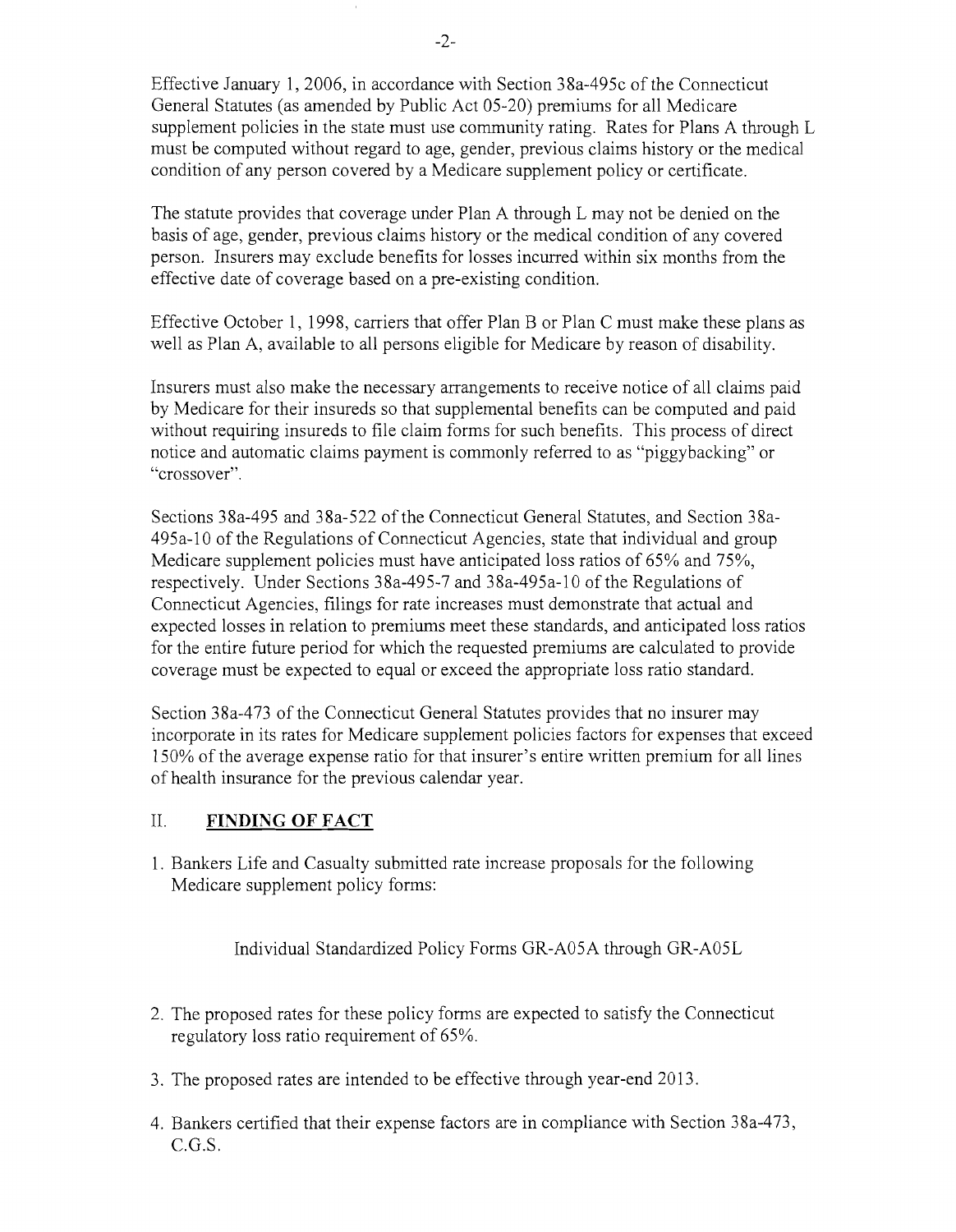- 5. The company is complying with subsection (e) of section 38a-495c, C.G.S., relative to the automatic claim-processing requirement (crossover/piggybacking).
- 6. Bankers Life and Casualty has requested the following rate increases for these forms:

| Plan   | Rate Increase |
|--------|---------------|
| High F | $10.0\%$      |
|        | 5.0%          |

Bankers' is also requesting no rate increase for Plans A, B, C, D, E, F, G, H, J and K.

- 7. The last rate increase approved for these forms ranged from 0.0% to 10.0%, effective 1/1/12.
- 8. The following are in-force counts on a nationwide basis as well as Connecticut specific as of 3/2012 by plan:

| Plan          | Connecticut | Nationwide |
|---------------|-------------|------------|
| $\mathbf{A}$  |             | 68         |
| $\mathbf B$   |             | 506        |
| $\mathcal{C}$ | 16          | 2,673      |
| $\mathbf D$   | 14          | 1,559      |
| E             | 159         | 2,584      |
| F             | 25          | 4,493      |
| FH            | 1,184       | 2,179      |
| G             | 34          | 373        |
| H             |             | 2          |
| J             | 146         | 16,367     |
| K             | 12          | 229        |
|               | 23          | 675        |
| Total         | 1,619       | 31,708     |
|               |             |            |

9. The 2009, 2010, 2011 and inception-to-date loss ratios on a nationwide basis, by plan, are as follows:

| Plan      | 2009    | 2010  | 2011  | Inception |
|-----------|---------|-------|-------|-----------|
| A         | 53.6%   | 56.1% | 60.1% | 79.3%     |
| Β         | 65.0%   | 72.0% | 71.1% | 72.0%     |
| С         | 62.3%   | 63.2% | 62.8% | 72.4%     |
| D         | 73.6%   | 75.7% | 78.4% | 72.8%     |
| E         | 67.5%   | 67.2% | 64.3% | 70.6%     |
| F         | 62.1%   | 62.9% | 62.2% | 64.9%     |
| <b>FH</b> | 75.7%   | 67.7% | 64.3% | 57.8%     |
| G         | 55.8%   | 60.8% | 63.7% | 67.9%     |
| Η         | $7.2\%$ | 26.0% | 81.1% | 99.7%     |
| J         | 70.4%   | 70.4% | 68.8% | 70.4%     |
| К         | 58.8%   | 65.4% | 62.7% | 62.4%     |
|           | 69.2%   | 75.9% | 74.7% | 73.3%     |
| Total     | 66.6%   | 67.7% | 66.7% | 69.8%     |